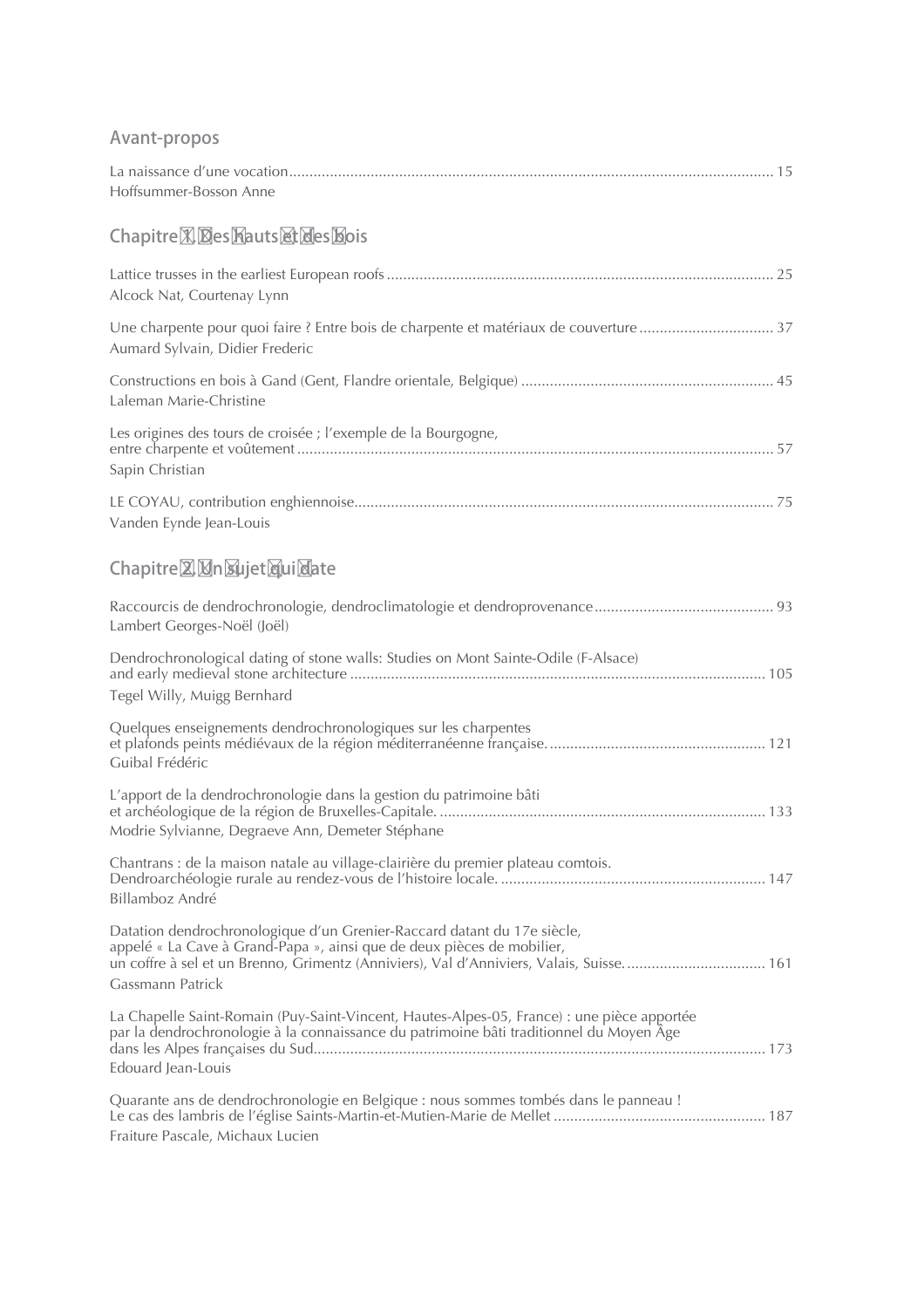## Chapitre<sup>2</sup> De briques & de broc

| La charpente de la cathédrale de Troyes d'hier à aujourd'hui :<br>L'Héritier Maxime, Dillmann Philippe                                                                                                       |
|--------------------------------------------------------------------------------------------------------------------------------------------------------------------------------------------------------------|
| « Bois flache » : détermination des structures anatomiques conservées sur les bois anciens<br>mis en œuvre en bâti autour de la question de la précision de la datation dendrochronologique<br>Weitz Armelle |
| <b>Tourneur Francis</b>                                                                                                                                                                                      |
| Van Ruymbeke Muriel                                                                                                                                                                                          |
| Une toiture du Haut Moyen-Âge. Premiers résultats de l'étude des matériaux et réflexion<br>Van Wersch Line, Aumard Sylvain, Lambrigts Robin, Hallot Pierre, Jesset Sébastien                                 |
| Chapitre <b>A Be Mond An Komble</b>                                                                                                                                                                          |
| Note sur l'église Saint-Hilaire à Temploux et sur la charpente romane de la nef centrale 291<br>Javaux Jean-Louis                                                                                            |
| L'église Notre-Dame à Diest : Joyau de l'architecture gothique dans le duché de Brabant 301<br>Nuytten Dieter                                                                                                |
| L'église Notre-Dame de Mousty – Etude archéologique et dendrochronologique<br>Gautier Patrice, Hardenne Louise, Maggi Christophe, Bousmar Eric                                                               |
| <b>Bauwens Catherine</b>                                                                                                                                                                                     |
| Giraud Elsa, Shindo Lisa                                                                                                                                                                                     |
| La fortification de Pont-de-Bonne (Modave, Belgique) à l'époque ottonienne :<br>Delye Emmanuel, Wymmersch Guillaume                                                                                          |
| Chapitre & Aufeuk                                                                                                                                                                                            |
| L'incendie « criminel » du château médiéval de Hour sur la Lesse.<br>Mignot Philippe                                                                                                                         |
| Église en flammes ! Traces de taille, traces d'incendie et dendrochronologie.<br>Le cas de l'ancienne collégiale/cathédrale Saint-Rombaut à Mechelen/Malines (BE) 403<br>Cremer Sarah, Doperé Frans          |
| Bertholet Paul                                                                                                                                                                                               |